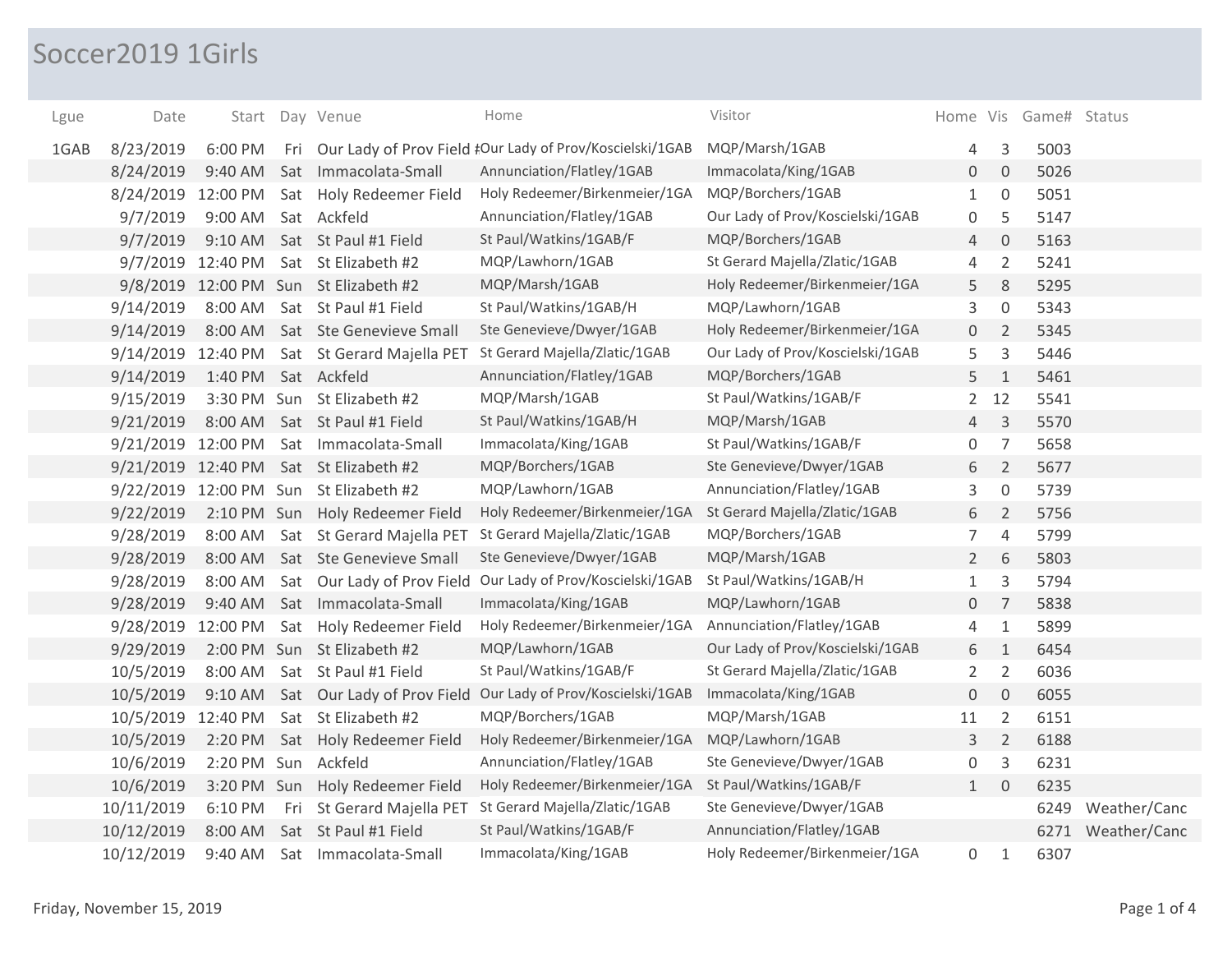| Lgue | Date                           |                     | Start Day Venue                                               | Home                                                                      | Visitor                          |                |                | Home Vis Game# Status |              |
|------|--------------------------------|---------------------|---------------------------------------------------------------|---------------------------------------------------------------------------|----------------------------------|----------------|----------------|-----------------------|--------------|
| 1GAB | 10/19/2019                     |                     | 8:00 AM Sat Ste Genevieve Small                               | Ste Genevieve/Dwyer/1GAB                                                  | St Paul/Watkins/1GAB/H           | $\overline{0}$ | $\overline{4}$ | 6492                  |              |
|      | 10/19/2019 10:20 AM            |                     | Sat St Elizabeth #2                                           | MQP/Marsh/1GAB                                                            | St Gerard Majella/Zlatic/1GAB    | $\overline{7}$ | 5              | 6543                  |              |
|      |                                |                     | 10/19/2019 10:20 AM Sat Our Lady of Prov Field                | Our Lady of Prov/Koscielski/1GAB                                          | Holy Redeemer/Birkenmeier/1GA    | 0              | 1              | 6540                  |              |
|      | 10/19/2019                     | 1:50 PM             | Sat St Elizabeth #2                                           | MQP/Borchers/1GAB                                                         | Immacolata/King/1GAB             | $\overline{2}$ | $\overline{0}$ | 6627                  |              |
|      | 10/19/2019                     |                     | 3:00 PM Sat St Elizabeth #2                                   | MQP/Lawhorn/1GAB                                                          | St Paul/Watkins/1GAB/F           | $2^{\circ}$    | $\overline{4}$ | 6643                  |              |
|      | 10/26/2019                     | 8:00 AM             | Sat Ste Genevieve Small                                       | Ste Genevieve/Dwyer/1GAB                                                  | Immacolata/King/1GAB             |                |                | 6708                  | Weather/Canc |
|      | 10/26/2019                     | 8:00 AM             | Sat St Gerard Majella PET                                     | St Gerard Majella/Zlatic/1GAB                                             | MQP/Lawhorn/1GAB                 |                |                | 6706                  | Weather/Canc |
|      | 10/26/2019                     | 8:00 AM             | Sat St Paul #1 Field                                          | St Paul/Watkins/1GAB/H                                                    | Holy Redeemer/Birkenmeier/1GA    |                |                | 6707                  | Weather/Canc |
|      | 10/27/2019                     |                     | 3:30 PM Sun St Elizabeth #2                                   | MQP/Marsh/1GAB                                                            | Annunciation/Flatley/1GAB        | 11             | $\overline{0}$ | 6884                  |              |
|      | 11/2/2019                      | 8:00 AM             | Sat St Paul #1 Field                                          | St Paul/Watkins/1GAB/F                                                    | MQP/Lawhorn/1GAB                 | 2              | $\overline{0}$ | 6911                  |              |
|      | 11/2/2019                      |                     | 8:00 AM Sat Ste Genevieve Small                               | Ste Genevieve/Dwyer/1GAB                                                  | Our Lady of Prov/Koscielski/1GAB | 0              | 2              | 6912                  |              |
|      | 11/2/2019 12:00 PM             |                     | Sat Immacolata-Small                                          | Immacolata/King/1GAB                                                      | MQP/Marsh/1GAB                   | 0              | 5              | 7001                  |              |
|      | 11/2/2019 12:30 PM Sat Ackfeld |                     |                                                               | Annunciation/Flatley/1GAB                                                 | St Gerard Majella/Zlatic/1GAB    | $\mathbf{1}$   | 6              | 7009                  |              |
|      | 11/2/2019                      |                     | 1:50 PM Sat St Elizabeth #2                                   | MQP/Borchers/1GAB                                                         | St Paul/Watkins/1GAB/H           | 1              | 7              | 7042                  |              |
|      | 11/9/2019                      |                     | 8:00 AM Sat St Gerard Majella PET                             | St Gerard Majella/Zlatic/1GAB                                             | Immacolata/King/1GAB             |                |                | 7105                  |              |
|      |                                |                     | 11/9/2019 10:20 AM Sat Our Lady of Prov Field                 | Our Lady of Prov/Koscielski/1GAB                                          | St Paul/Watkins/1GAB/F           |                |                | 7152                  |              |
|      | 11/9/2019 12:30 PM Sat Ackfeld |                     |                                                               | Annunciation/Flatley/1GAB                                                 | MQP/Borchers/1GAB                | 1              | $\overline{4}$ | 7189                  |              |
|      | 11/10/2019                     |                     | 3:30 PM Sun St Elizabeth #2                                   | MQP/Lawhorn/1GAB                                                          | Ste Genevieve/Dwyer/1GAB         |                |                | 7249                  |              |
|      | 11/16/2019                     |                     | 8:00 AM Sat St Paul #1 Field                                  | St Paul/Watkins/1GAB/F                                                    | Ste Genevieve/Dwyer/1GAB         |                |                | 7257                  |              |
|      |                                |                     | 11/16/2019 10:20 AM Sat Our Lady of Prov Field MQP/Marsh/1GAB |                                                                           | Our Lady of Prov/Koscielski/1GAB |                |                | 7266                  |              |
|      |                                |                     | 11/16/2019 12:00 PM Sat Immacolata-Small                      | Immacolata/King/1GAB                                                      | MQP/Borchers/1GAB                |                |                | 7274                  |              |
| 1GC  | 8/24/2019 10:10 AM             |                     | Sat Ackfeld                                                   | St Michael/Tomazic/1GC                                                    | St Gerard Majella/Murphy/1GC     | 2              | 5              | 5030                  |              |
|      |                                |                     | 8/24/2019 12:00 PM Sat Pacific City Park #1                   | Christ Comm Luth/Hertel/1GC                                               | St Bridget/Hoffmeyer/1GC         | $\mathbf{1}$   | 3              | 5056                  |              |
|      | 8/25/2019 12:00 PM Sun Ackfeld |                     |                                                               | Sacred Heart VP/Kerr/1GC                                                  | St Michael/Tomazic/1GC           | 1              | 1              | 5099                  |              |
|      | 9/6/2019                       | 6:10 PM             | Fri St Gerard Majella PET                                     | St Gerard Majella/Partridge/1GC                                           | St Gerard Majella/Walker/1GC     | 1              | 3              | 5119                  |              |
|      | 9/6/2019                       | 7:20 PM             |                                                               | Fri St Gerard Majella PET St Bridget/Hoffmeyer/1GC                        | St Gerard Majella/Murphy/1GC     | $\overline{2}$ | $\mathsf{3}$   | 5122                  |              |
|      | 9/7/2019                       | $9:10$ AM           | Sat St Gerard Majella PET                                     | St Gerard Majella/Murphy/1GC                                              | Christ Comm Luth/Hertel/1GC      | 3              | $\Omega$       | 5162                  |              |
|      | 9/7/2019                       | 9:10 AM             | Sat Sacred Heart VP Field #St Peter/Difani/1GC                |                                                                           | Sacred Heart VP/Kerr/1GC         | 1              | $\mathbf 0$    | 5159                  |              |
|      |                                |                     | 9/7/2019 11:00 AM Sat Pacific City Park #1                    | St Bridget/Hoffmeyer/1GC                                                  | St Peter/Billet/1GC              | 1              | 6              | 5176                  |              |
|      |                                |                     |                                                               | 9/7/2019 12:40 PM Sat St Gerard Majella PET St Gerard Majella/Walker/1GC  | St Gerard Majella/Partridge/1GC  | 3              | 3              | 5242                  |              |
|      | 9/8/2019                       | 1:10 PM Sun Ackfeld |                                                               | Christ Comm Luth/Hertel/1GC                                               | St Michael/Tomazic/1GC           | 3              | 1              | 5302                  |              |
|      |                                |                     |                                                               | 9/14/2019 11:30 AM Sat Sacred Heart VP Field #Christ Comm Luth/Hertel/1GC | Sacred Heart VP/Kerr/1GC         | $\mathbf{2}$   | 0              | 5417                  |              |
|      | 9/14/2019                      |                     |                                                               | 1:50 PM Sat St Gerard Majella PET St Gerard Majella/Murphy/1GC            | St Peter/Difani/1GC              | 3              | 3              | 5470                  |              |
|      | 9/15/2019                      | 1:10 PM Sun Ackfeld |                                                               | St Michael/Tomazic/1GC                                                    | St Peter/Billet/1GC              | 0              | 3              | 5523                  |              |
|      | 9/21/2019                      |                     | 2:20 PM Sat Immacolata-Small                                  | St Peter/Billet/1GC                                                       | St Peter/Difani/1GC              | $\overline{2}$ | 0              | 5707                  |              |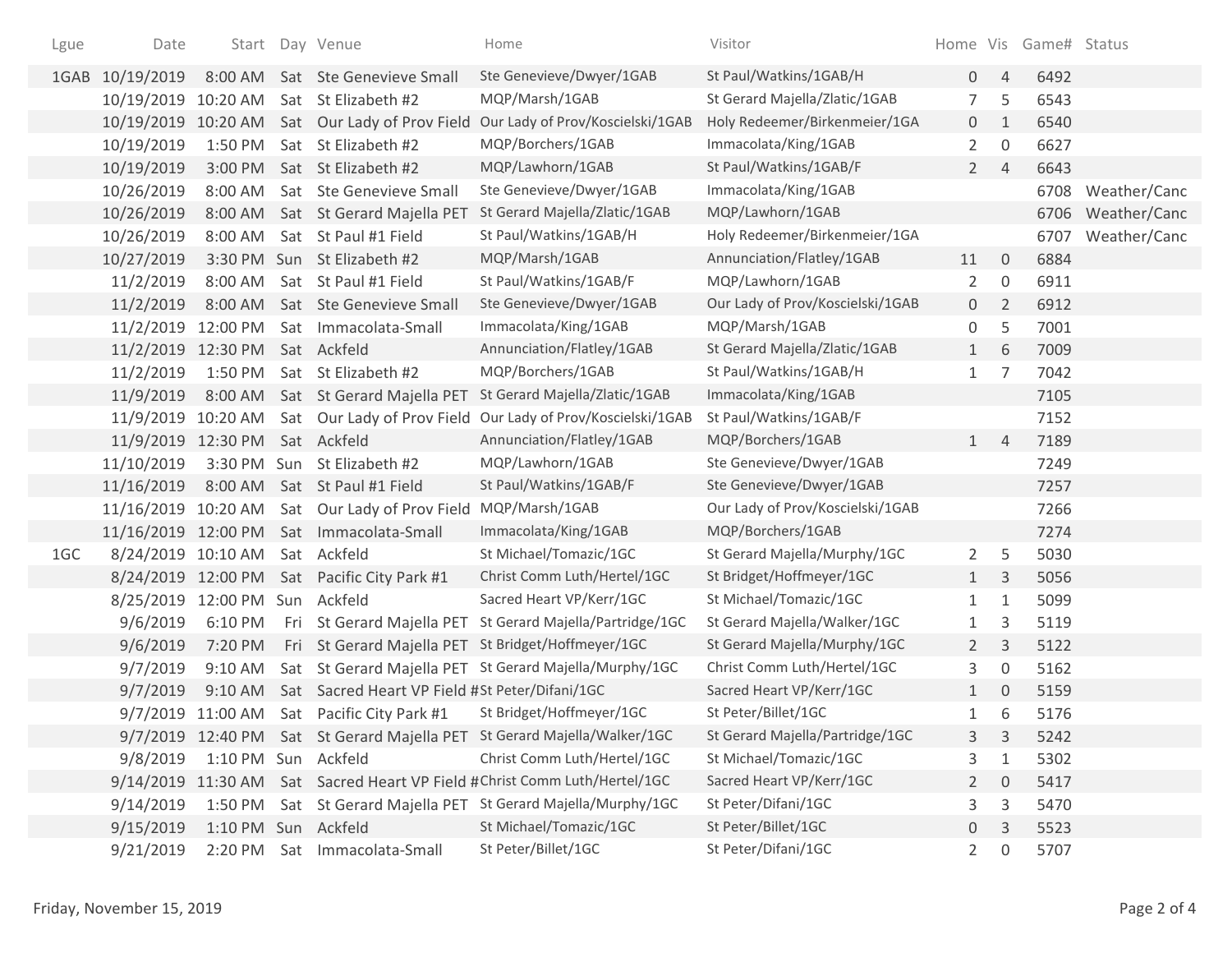| Lgue | Date                |                     |     | Start Day Venue                                                  | Home                                                                       | Visitor                         |                |                | Home Vis Game# Status |                   |
|------|---------------------|---------------------|-----|------------------------------------------------------------------|----------------------------------------------------------------------------|---------------------------------|----------------|----------------|-----------------------|-------------------|
| 1GC  | 9/22/2019           |                     |     | 1:00 PM Sun St Paul #1 Field                                     | Christ Comm Luth/Hertel/1GC                                                | St Gerard Majella/Walker/1GC    | $\overline{0}$ | $\mathbf{1}$   | 5746                  |                   |
|      | 9/22/2019           | 1:10 PM Sun Ackfeld |     |                                                                  | St Michael/Tomazic/1GC                                                     | St Bridget/Hoffmeyer/1GC        | 0              | 4              | 5747                  |                   |
|      | 9/28/2019           | $9:10$ AM           |     |                                                                  | Sat St Gerard Majella PET St Gerard Majella/Walker/1GC                     | St Michael/Tomazic/1GC          | 3              | 3              | 5827                  |                   |
|      | 9/28/2019 11:30 AM  |                     |     |                                                                  | Sat Sacred Heart VP Field #Sacred Heart VP/Kerr/1GC                        | St Gerard Majella/Murphy/1GC    | 1              | $\overline{2}$ | 5889                  |                   |
|      |                     |                     |     | 9/28/2019 11:30 AM Sat St Gerard Majella PET St Peter/Billet/1GC |                                                                            | St Gerard Majella/Partridge/1GC | $\overline{2}$ | 6              | 5892                  |                   |
|      |                     |                     |     | 9/28/2019 12:00 PM Sat Pacific City Park #1                      | St Bridget/Hoffmeyer/1GC                                                   | St Peter/Difani/1GC             | 3              | 0              | 5844                  |                   |
|      |                     |                     |     | 10/5/2019 11:15 AM Sat Pacific City Park #1                      | St Bridget/Hoffmeyer/1GC                                                   | St Gerard Majella/Murphy/1GC    | 4              | 1              | 6108                  |                   |
|      |                     |                     |     | 10/5/2019 12:40 PM Sat St Gerard Majella PET                     | St Gerard Majella/Partridge/1GC                                            | Christ Comm Luth/Hertel/1GC     | $\mathbf{1}$   | 1              | 6152                  |                   |
|      | 10/5/2019           | 1:50 PM             |     | Sat St Gerard Majella PET                                        | St Peter/Difani/1GC                                                        | St Gerard Majella/Walker/1GC    | 3              | 0              | 6181                  |                   |
|      | 10/11/2019          | 7:20 PM             |     |                                                                  | Fri St Gerard Majella PET St Gerard Majella/Walker/1GC                     | Sacred Heart VP/Kerr/1GC        |                |                |                       | 6254 Weather/Canc |
|      | 10/12/2019          | 9:10 AM             |     | Sat Sacred Heart VP Field #St Peter/Billet/1GC                   |                                                                            | Sacred Heart VP/Kerr/1GC        | 3              | 0              | 6295                  |                   |
|      | 10/12/2019 10:50 AM |                     |     | Sat Immacolata-Small                                             | St Peter/Difani/1GC                                                        | Christ Comm Luth/Hertel/1GC     | 5              | $\overline{0}$ | 6334                  |                   |
|      | 10/12/2019 12:00 PM |                     |     | Sat Pacific City Park #1                                         | St Bridget/Hoffmeyer/1GC                                                   | St Gerard Majella/Partridge/1GC | 1              | 3              | 6312                  |                   |
|      | 10/19/2019          |                     |     |                                                                  | 9:10 AM Sat Sacred Heart VP Field #Sacred Heart VP/Kerr/1GC                | St Peter/Billet/1GC             | $\mathbf{1}$   | $\overline{4}$ | 6510                  |                   |
|      |                     |                     |     |                                                                  | 10/19/2019 12:40 PM Sat St Gerard Majella PET St Gerard Majella/Murphy/1GC | St Gerard Majella/Walker/1GC    | 3              | 1              | 6604                  |                   |
|      | 10/19/2019          | 1:50 PM             |     |                                                                  | Sat St Gerard Majella PET St Gerard Majella/Partridge/1GC                  | St Michael/Tomazic/1GC          |                |                | 6628                  |                   |
|      |                     |                     |     | 10/20/2019 12:00 PM Sun St Elizabeth #2                          | Christ Comm Luth/Hertel/1GC                                                | St Peter/Difani/1GC             | 7 <sup>7</sup> | $\overline{2}$ | 6663                  |                   |
|      | 10/26/2019          | 9:00 AM             |     | Sat Ackfeld                                                      | St Michael/Tomazic/1GC                                                     | St Gerard Majella/Walker/1GC    |                |                |                       | 6714 Weather/Canc |
|      | 10/26/2019          | 9:10 AM             |     |                                                                  | Sat Sacred Heart VP Field #Sacred Heart VP/Kerr/1GC                        | St Bridget/Hoffmeyer/1GC        | 0              | $\mathbf{1}$   | 6729                  |                   |
|      | 10/26/2019          | $9:10$ AM           |     | Sat St Gerard Majella PET St Peter/Billet/1GC                    |                                                                            | St Gerard Majella/Murphy/1GC    |                |                |                       | 6732 Weather/Canc |
|      | 10/26/2019          | 11:30 AM            |     | Sat St Gerard Majella PET St Peter/Difani/1GC                    |                                                                            | St Gerard Majella/Partridge/1GC |                |                | 6790                  | Weather/Canc      |
|      | 11/2/2019           | 9:00 AM             |     | Sat Ackfeld                                                      | St Michael/Tomazic/1GC                                                     | St Peter/Difani/1GC             | 1              | 4              | 6920                  |                   |
|      | 11/2/2019           | 11:00 AM            |     | Sat Pacific City Park #1                                         | St Bridget/Hoffmeyer/1GC                                                   | Sacred Heart VP/Kerr/1GC        | 3              | $\overline{2}$ | 6954                  |                   |
|      | 11/2/2019 12:40 PM  |                     |     | Sat St Gerard Majella PET                                        | St Gerard Majella/Walker/1GC                                               | St Peter/Billet/1GC             |                |                | 7020                  |                   |
|      | 11/2/2019           | 1:50 PM             |     | Sat St Gerard Majella PET                                        | St Gerard Majella/Murphy/1GC                                               | Christ Comm Luth/Hertel/1GC     |                |                | 7043                  |                   |
|      | 11/9/2019           | 8:30 AM             |     | Sat Immacolata-Small                                             | St Peter/Billet/1GC                                                        | Christ Comm Luth/Hertel/1GC     |                |                | 7113                  |                   |
|      | 11/9/2019           | 9:10 AM             |     | Sat St Gerard Majella PET                                        | St Gerard Majella/Partridge/1GC                                            | Sacred Heart VP/Kerr/1GC        |                |                | 7129                  |                   |
|      | 11/15/2019          | 6:10 PM             |     |                                                                  | Fri St Gerard Majella PET St Gerard Majella/Walker/1GC                     | St Bridget/Hoffmeyer/1GC        |                |                | 7252                  |                   |
|      | 11/15/2019          | 7:20 PM             |     |                                                                  | Fri St Gerard Majella PET St Gerard Majella/Murphy/1GC                     | St Gerard Majella/Partridge/1GC |                |                | 7254                  |                   |
|      | 11/16/2019 11:20 AM |                     |     | Sat Ackfeld                                                      | St Peter/Billet/1GC                                                        | St Michael/Tomazic/1GC          |                |                | 7270                  |                   |
|      | 11/16/2019          | 1:50 PM             |     | Sat St Gerard Majella PET                                        | St Peter/Difani/1GC                                                        | St Gerard Majella/Partridge/1GC |                |                | 7279                  |                   |
| 1GD  | 9/7/2019            | 9:00 AM             |     | Sat VDOH Fathers Field                                           | Villa/Buckalew/1GD                                                         | St Cecilia/Mundwiller/1GD       | $\mathbf{1}$   | 5              | 5153                  |                   |
|      | 9/7/2019            | 9:30 AM             |     | Sat Visitation Upper                                             | Holy Redeemer/Brinkley/1GD                                                 | Visitation/Pohrer/1GD           | $\mathbf{1}$   | 1              | 5168                  |                   |
|      | 9/7/2019            | 9:40 AM             | Sat | Immacolata-Small                                                 | St Peter/Ferrone/1GD                                                       | St Peter/Germano/1GD            | 3              | 0              | 5170                  |                   |
|      |                     |                     |     | 9/14/2019 10:20 AM Sat Brentwood #4                              | Visitation/Pohrer/1GD                                                      | St Cecilia/Mundwiller/1GD       | 5              | 7              | 5383                  |                   |